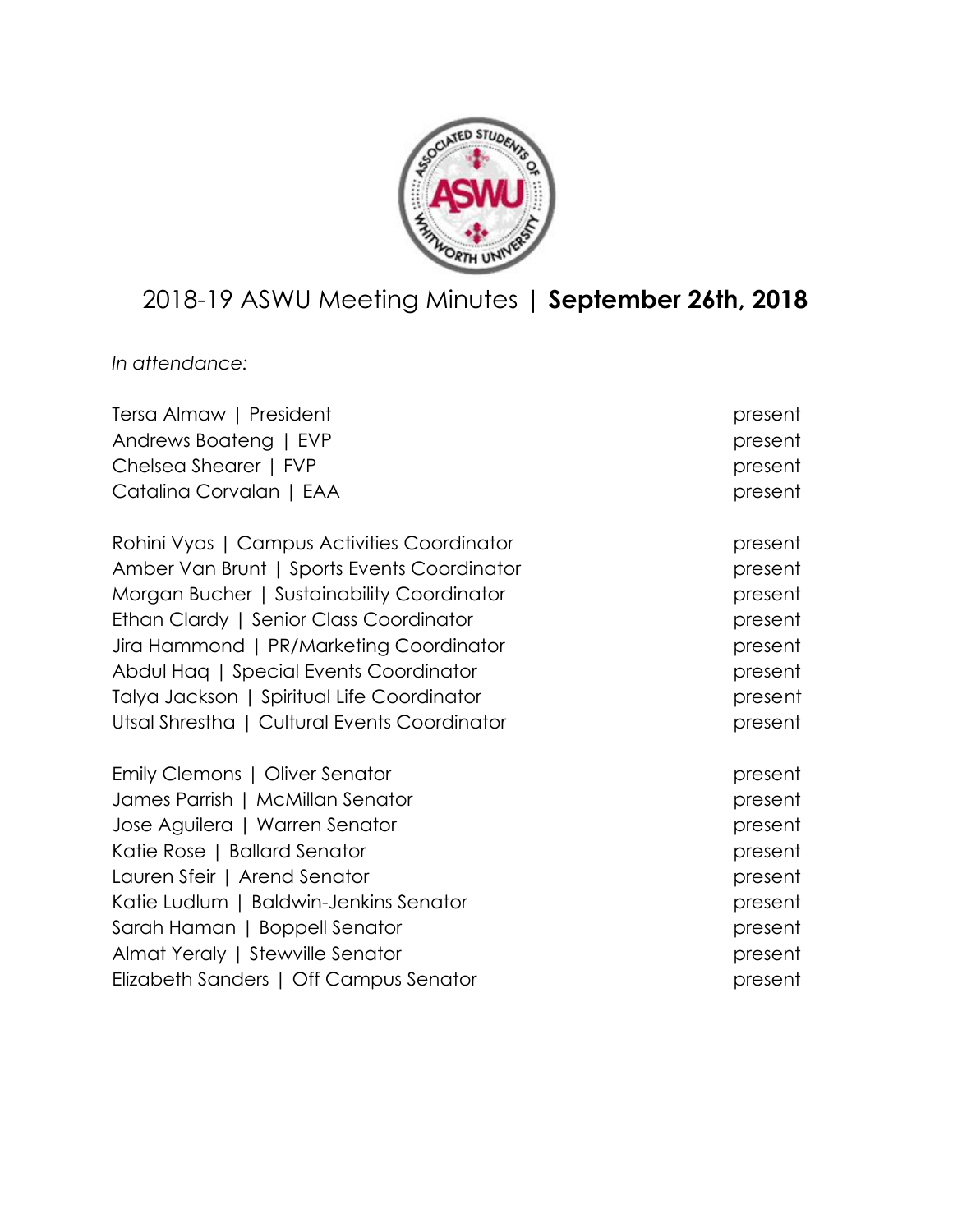Meeting brought to order at 5:00 PM in ASWU Chambers. Mission Statement read by Katie L. Minutes from 09/19/2018 approved unanimously.

# **SODEXO**

# **Dan King | dking@whitworth.edu Megan Helm | mhelm@whitworth.edu**

**Dan:** We've come to give you updates on anything new and what we're planning for the future. We like to get ideas from you, pros cons, nays yays. What'll be continued as usual:

Donuts on Wednesday in coffee shop, from Donuts to Go.

Steak Nights every other Saturday. Sundae bar, too--they make Saturdays a little better. The new addition is closed on Saturday is because our counts drop from 150 students per meal on weeknight, to 500 or less on saturday, which doesn't justify open both sides for saturday. We introduced Sushi Tuesdays, in the display case of the coffee shop.

Also, there's no raise in prices, meal plans and at the door is still \$8.50, everyone is eligible for pirate bucs, which in turn makes the meals \$6.65 (the deal is if you buy 200 Pirate Bucs, there's 20% additional).

We'll soon start omelets on weekends, and get staffing for that. You all make us better with your suggestions; there's never been a wish or suggestion that we haven't fulfilled. Keep them coming. We will soon do our satisfaction surveys, and so we need your participation and proof in areas we need to improve. Megan ordered a dessert display case for the main servery area.

**Megan**: Our company is transitioning into a planning cycle. It will get some variety to what you see served; after 1st cycle, we'll see what wasn't liked and pull those. Any change is always good. The dessert case is getting added, a fridge section for those too. All for better quality products.

#### **Jira**: how does Sodexo tiers work?

**Dan:** We're not really a tier system, but we are a showcase account. We're probably one of 10 accounts in the US, working with satisfaction surveys, etc. That's what I know. I've been here for 13 years, can't drag me away! **Megan**: Clarify, tiers in food?

**Jira**: I've heard of a tier system, wasn't sure.

**Rohini:** could there be a way to get online checking of how many flex we have?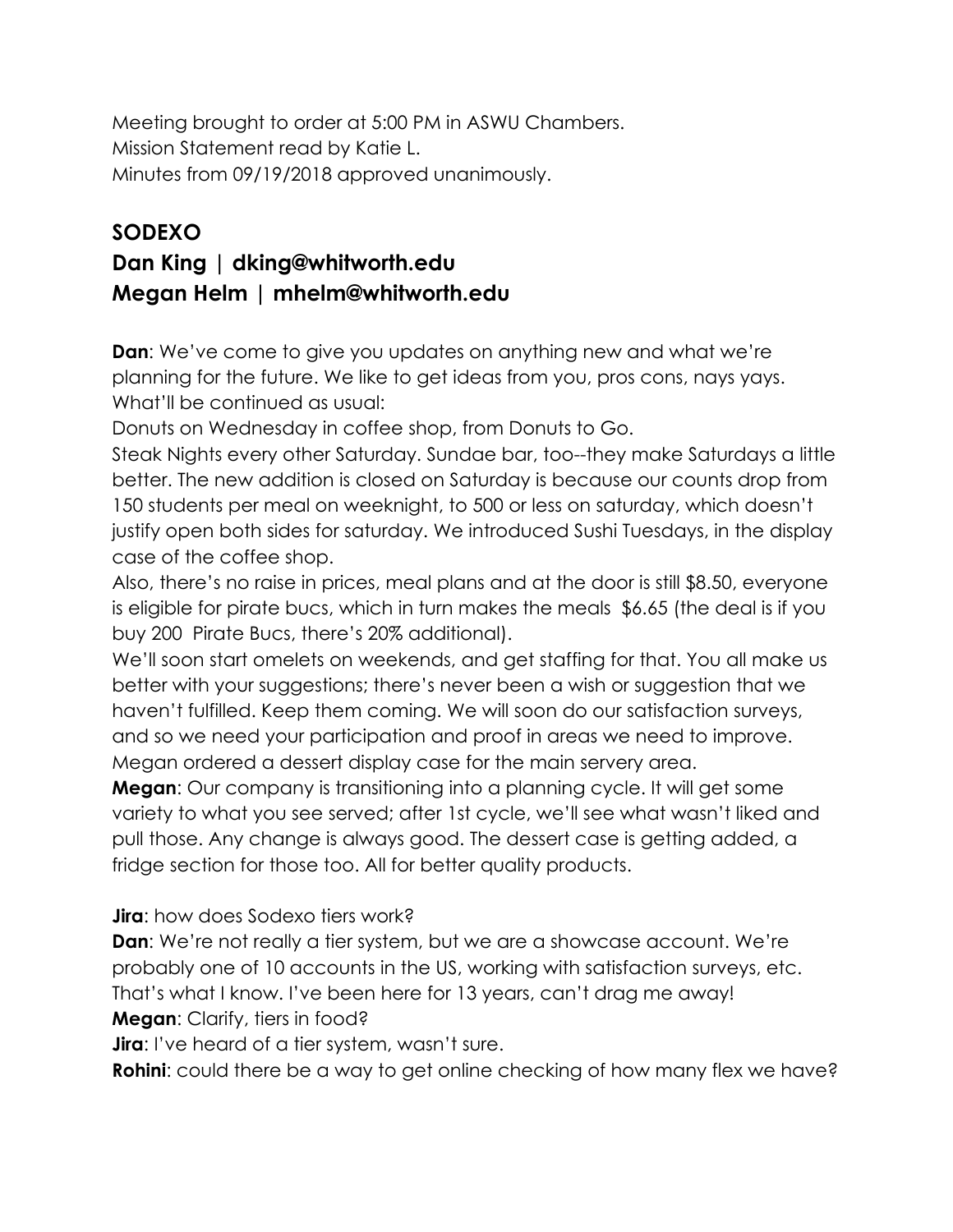**Dan**: Alan from Hoursing and I are working on it. Back in the day, you could. But because of extra credit card security, we had to use separate lines from Whitworth's. Our system and Whitworth's were different, and we'd have to manually do nightly updates. We just had a meeting, Housing has all the info. This'll allow us to file charges and they can upload it on pirate port for you to check. Check back with us, and/or Alan Jacobs. You can always check with cashiers, including science building.

Suggestions on menu?

**James:** I remember seafood night. I enjoyed it. Crab cakes, salmon, etc. And desserts.

**Lauren**: Orange chicken more often. Lines out the door for those.

**Dan**: Will do. Pasta is popular this season, always a line for that.

**Daniel**: Some spice rack or sauces on both rooms.

**Sarah**: More options on desserts with low or no refined sugars. They're not always there.

**Dan**: Examples you've had?

**Sarah**: Sugar free puddings, because cookies or breads are harder to digest.

**Katie L**: Fresh fruit throughout day, not just breakfast. Melons, strawberries, berries?

**Michaela**: Whole apples are good, but sliced apples, and like the fresh fruit program.

**Dan**: That's more expensive (apples), but we can get creative.

**Rohini**: Peanut sauce more often.

**Megan**: Hard, because of those with peanut allergy.

**Lizzie**: Panini press. Maybe even like once a week?

**Dan**: Quick story: We had to shut down the HUB for 4 hrs because someone turned the press up to 600 degrees, in the new site, which set up fire alarms, and the fire department wouldn't let us back in. We'll do it for you, look into it.

## **RISE - Dornsife Center**

#### **Lacy Nguyen | lnguyen20@my.whitworth.edu**

We're here to talk about RISE, which is a tutoring program where Dornsife pairs with a local public school, and tutor students there. Many are low income or come from tougher homes and backgrounds, they need a consistent figure, maybe for bi/weekly pairing, which does a lot for their development. As you tell your residents, ask them to sign up for the volunteer training this Saturday, in Wey 111 at 4PM. We'll also have one on Sundays. We're looking for volunteers!

**Katie L:** When do volunteering apps close?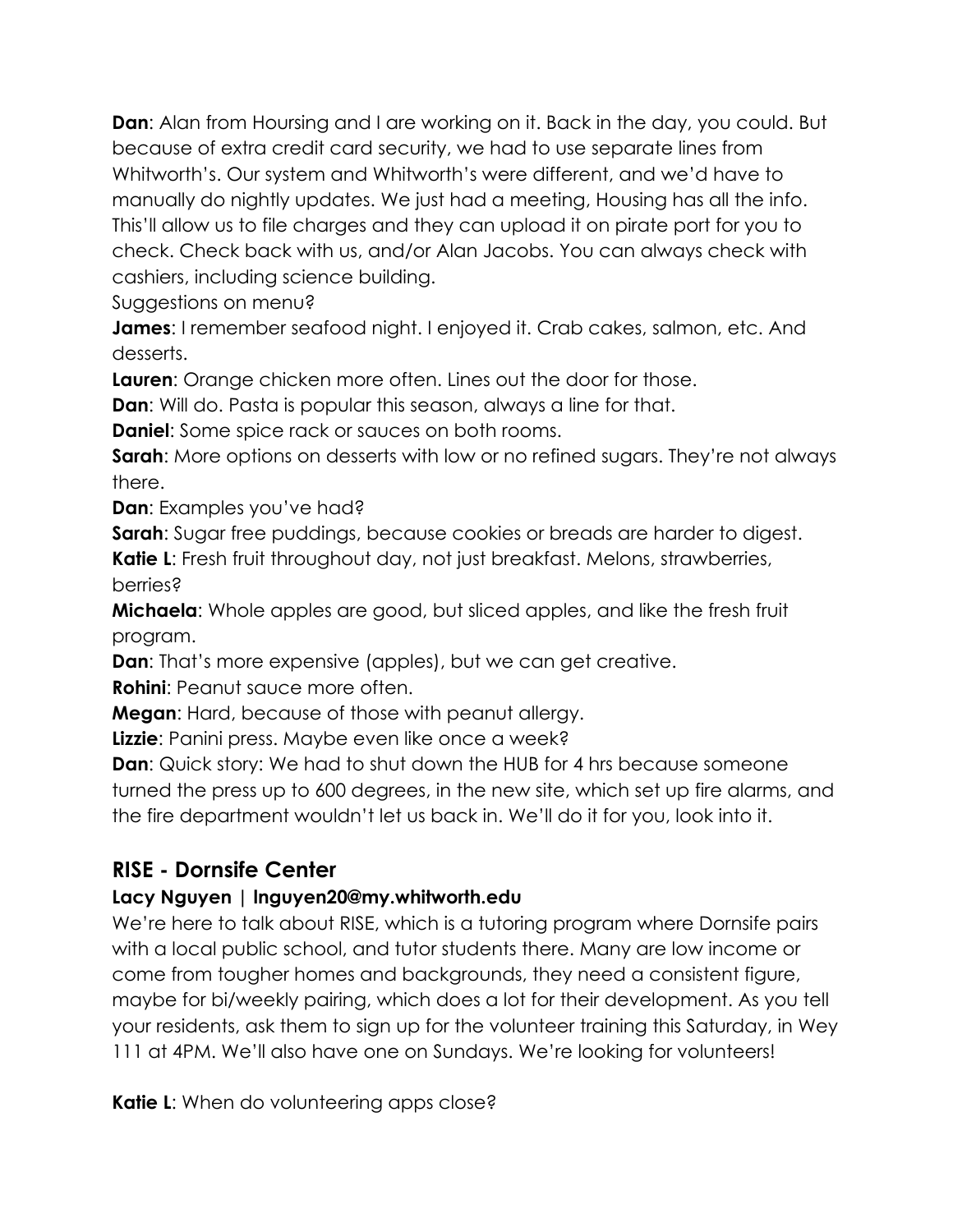**Lacy**: They should still be open. If you come to training, we'll still accept you! **Daniel:** How long are trainings?

**Lacy:** 1 hr trainings. We start heading to schools starting Oct 8, commitment is 1 hr per week, which is pretty doable.

**Teri**: What about transport?

**Lacy**: Dornsife can't drive volunteers, because of liability issues, but carpooling with volunteers is common. If you don't have car, you can still come.

## **FVP Updates**

**Chelsea:** Capital: \$20000 Unallocated: \$20000

# **Club Updates**

### **Social Finance Club |**

#### **Katie Mechem | kmechem19@my.whitworth.edu**

I'm Katie, the president. SFC gives loans to 3rd world countries to start businesses. We had our first meeting last week, we spoke about how to give money, databases, and so far, we don't have big events. We are trying to get new members, since all of our leadership are seniors.

**Jira**: how many meetings per month? **Katie**: 2x month **Daniel**: Where does the club get the money? **Katie**: (sic) through grants. **James**: Best contact person? **Katie**: Myself.

## **Requisitions**

There were 4 requisitions passed by the finance committee. One is over \$600, thus the assembly will vote on recommendation. What passed:

- 1. Our Boppell Senator's requisition of \$150, for milk and cookies.
- 2. Gen Action Club's for \$300 for budget, because they were chartered after approval for this year.
- 3. Whitworth.fm for \$*300* for a new speaker because it was stolen, plus \$15 for protection plan.
- 5. International club's requisition of \$200 for bowling.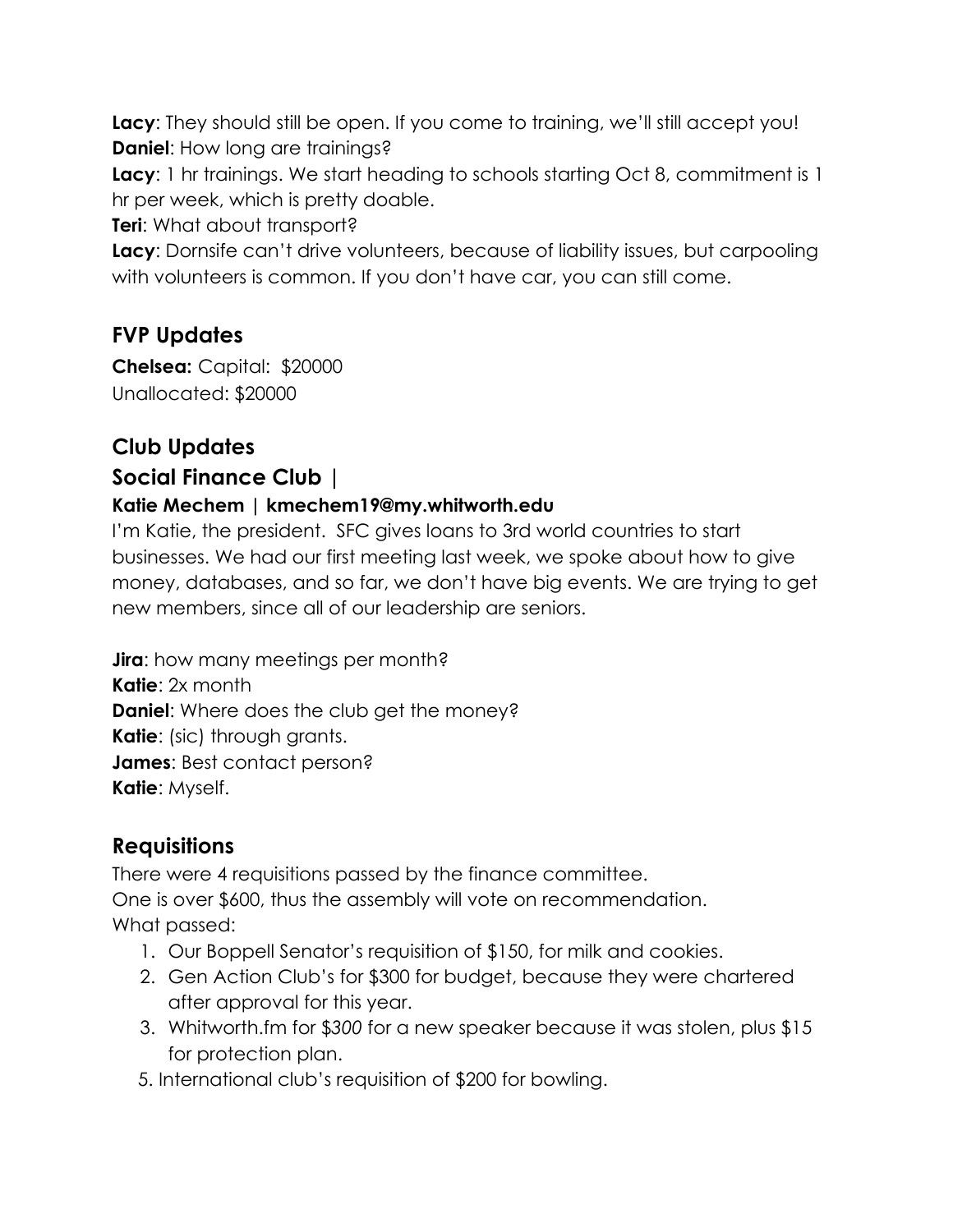Now, #4 on the list was Association of Computer Machinery. They've asked for \$1840 for Silicon Valley trip; they planned to fundraise last spring to cover it, didn't go as planned.

They have \$1000 in their account, so finance committee recommended \$800 for net coverage, and if they put more events, requisition for those later on.

We will be voting on the recommended counteroffer of \$800.

**Daniel:** Are there any stipulation on giving clubs money?

**Jason:** Just need to fill out liabilities and paperwork.

**Lizzie:** What are they doing in Silicon Valley?

**Chelsea**: Kind of like Career treks, but for their department and club type. Two previous students have presented, and now have jobs and have had good internships, so it's doing something for them.

**Anna**: Quick comment, I was an officer last year. It's not just for clubs, but for all Whitworth students, we make connections there that ties us to Silicon Valley, and yes, students have gotten closer ties with Google, Facebook, Adobe. **Utsal**: These trips have been instrumental to get job openings at a big company. Now we have connections, it's a spider web. We should support.

### **Finance Committee Recommendation Counter-offer Vote**

**Sarah:** move to approve full amount

**Lizzie**: second Favor: all Abs:  $0$ Opposed:0 Motion passed.

# **Club Charter: Flare**

## **Andrea Samson |**

My name is Andrea Samson, I'm the events coordinator for Flare, and helping adults with disabilities dive into community here in Spokane, with shared events here on campus. We want to open the community to make them feel welcome and a part of this awesome place. We're planning our first event here in Oct 19th, with games, karaoke, finger foods, and hang out time, as to get them to come to campus and meet. So far we have 75 interested students, already met. Planning on weekly or bimonthly projects, where adults come to campus. We are looking at a lack of diversity on disability, so we are focusing on inclusivity, and have fun at all fronts.

We're getting lots of questions on liability, so we are planning to host only 18+ people. Carolina Leon in finance dept. Helping us out in signing waivers.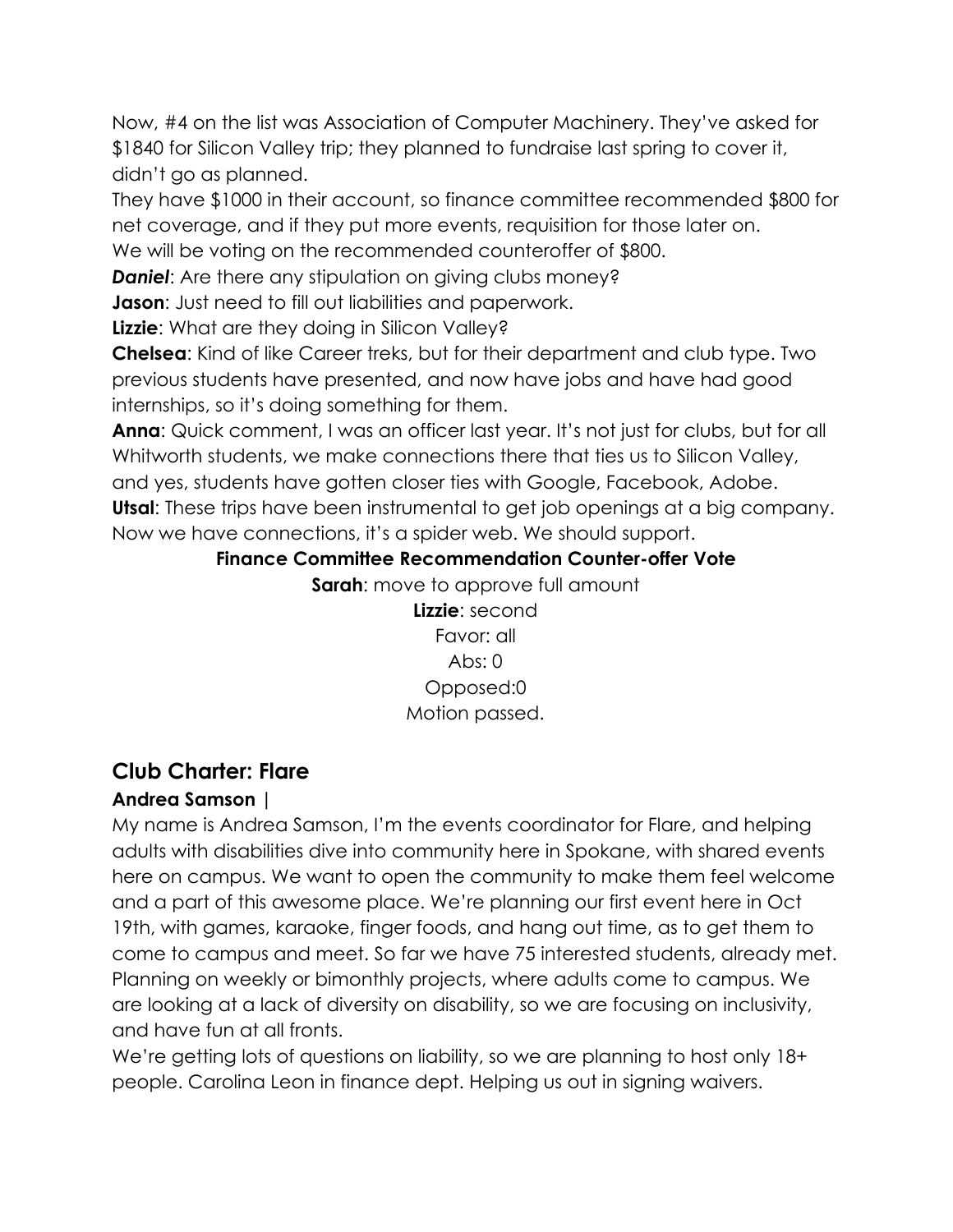**Jira**: Do people come separately or van picks people out? **Andrea**: Responsible for own transport, too much liability. Gonzaga's GUSR program is a similar program, and so we have them to look to and bring it here. Katie McCray, coordinator for disability support services, is all about this, and wants to unite us with Lorna, chief of diversity, equity and inclusion. **Andrews**: Any thoughts on partnering with Arc of Spokane? *Andrea*: Turned in my app there yesterday, hopefully to be connected with them. There's not a set vision, we just want to increase diversity. Thank you.

**Chelsea**: Club charter makes recommendations that we pass it. It's a good campus club to have. Gonzaga has a connection, and intercollegiate bond is awesome, and good PR.

#### **Club Charter Recommendation to Charter Flare**

**Sarah:** I move to approve charter **Katie R**: second Favor: 8 Abstain: 0 Opposed: 0

#### **FSOP Review**

If you are spending more than \$200, I need to sign on it. You all know this from training. I can pull up every charge ASWU is making, and I see that some of you aren't getting those approved by me. This is an FSOPs regulation, and your job descriptions are to follow them. I see some stuff I should've signed on. Please keep that in mind from now on.

## **EVP Updates Student Highlight Tucker Wilson**

Tucker is a consultant with WCC, in debate, and in Cool Whip, and last night he was present at Boppell with reps, asked important questions (Including a memorable "is water wet?"). He's super involved, and want to give a shoutout.

#### **Elections**

Primary elections for zone reps just happened. Less than 500 votes. We had some technical difficulties, which were fixed right away. Our general is tomorrow 8-10 pm, encourage residents to vote, on and off campus.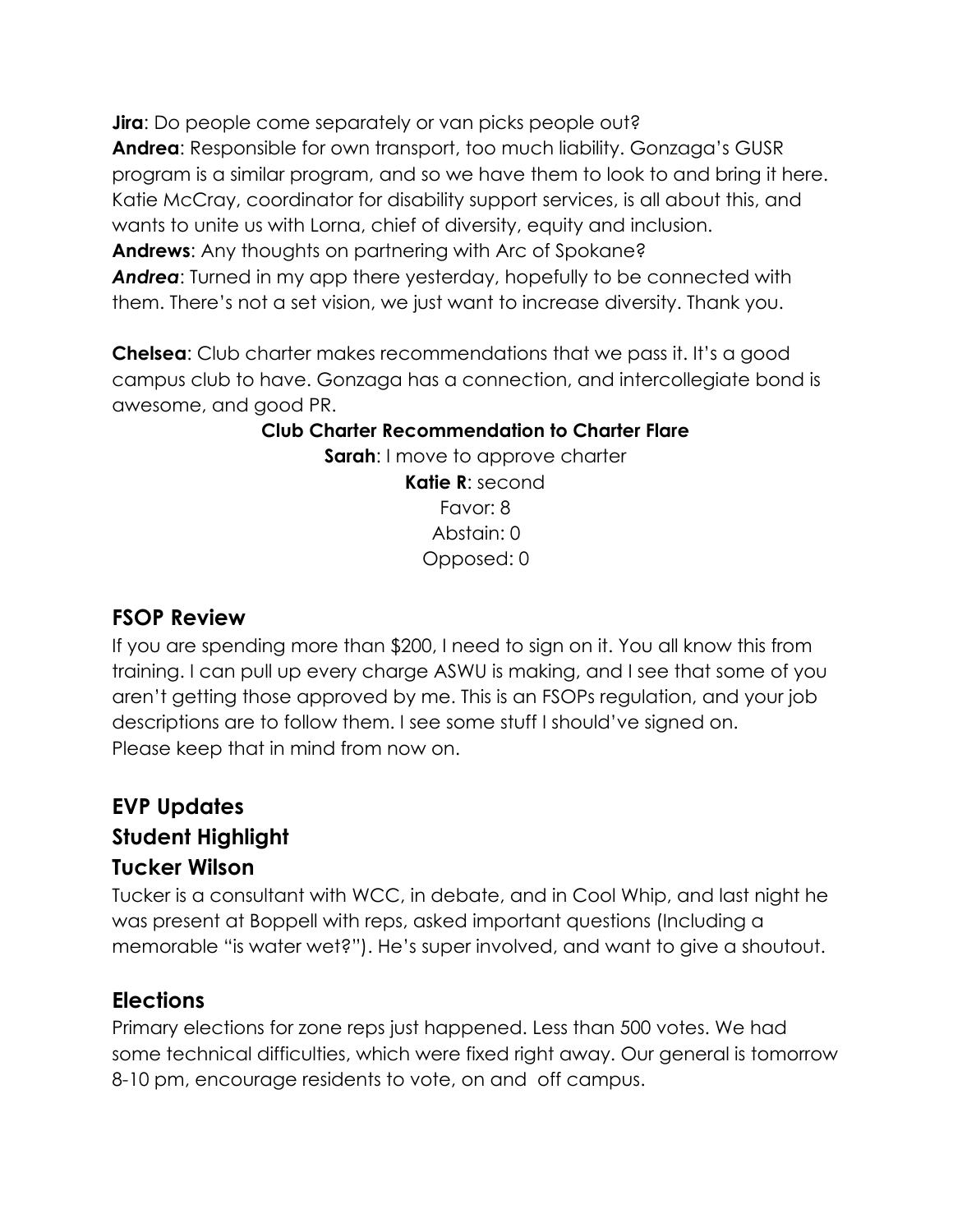I need help setting up Lied Square for tomorrow, so tonight after Assembly, hit me up for help.

I also need people to be a volunteer from 11-1 PM tomorrow. If you have free time, volunteer for 30 mins, or 1 hr. Let me know.

### **Sweatshirts + CBS**

Update me where you are on sweatshirts. Please get it to me right away. Senators, for CBS, I haven't received everyone;s. Get it to me, so i get it to Tim by tomorrow.

# **President Updates Students of Color Conference**

## **Global Engagement Representative**

**Teri**: Quick guidelines: Be respectful and polite, and please let us have a civil, nice discourse. When talking about positions, don't look at someone, or target others. Stare at me instead, if needed!

Hear each other, don't go in circles. We're students, we have classes and responsibilities.

We'll go by point.

**Morgan** reads,

*a. "Actively solicit opinions from international students regarding the current issues, problems, and concerns that affect them on and off campus and in the community. Attend ASWU assembly and provide feedback."*

**Amber**: Are we voting, all of assembly, or just voting members? **Jason**: Not an official election, so were all voting for a majority agreement. **Sarah**: When we decide on finalized description, is that everybody still? **Jason**: no.

Agreement on *a*

**Jira** reads,

*b. "As a representative for ASWU, ensure that all international students are well represented and informed."*

**Sarah:** All points should start with active verbs, so have that for all points. **Rohini** reads,

*c. "Regularly communicate with the Assistant Director of International Student Programs."*

**Jason**; is this job description just for this year, or for many more? For this year, that title is fine, but for many ahead, make it more broad, since title might change.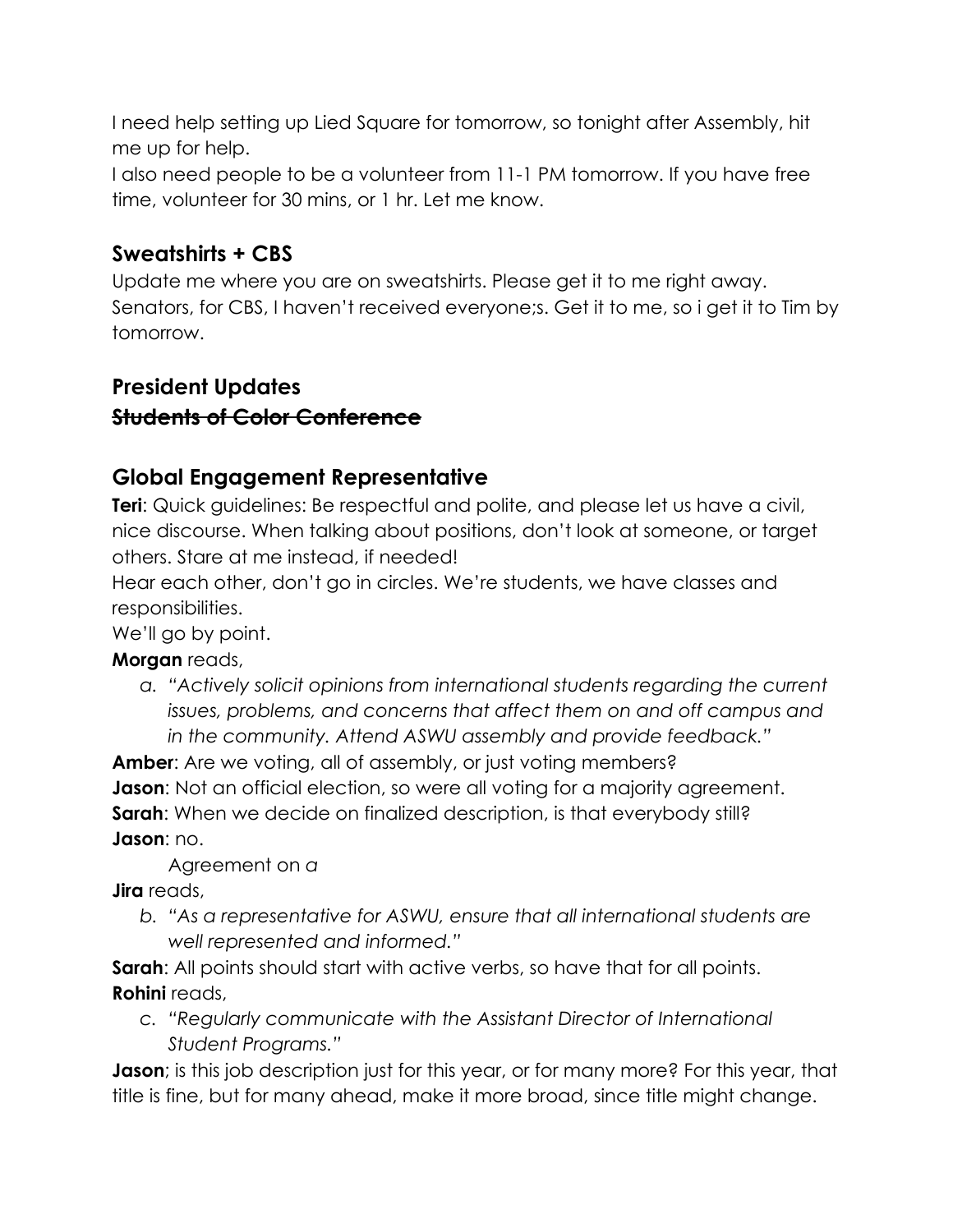**Katie R**: To my understanding, coordinators ratify their job position at the end of year, so that's good for now, they can change it later.

**Sarah:** change to "communicate regularly".

#### **Teri** reads,

*d. "Create initiatives and support events that promote international students and global engagement."*

**Sarah:** "Create" initiatives, different from service project initiatives? **Andrews**: Initiatives may be many more than 1; service project is just one specific thing to focus on. If issues or problems arise, they can create initiatives and action, like with job shadowing issue--it's more encompassing.

**[Student]**: I'm questioning "support", since it's a job description, it shouldn't tell what you should support. Should it be there at all?

**Utsal**: Current works are not promoting international students as much, they're supposed to add onto them as to engage these students.

- **Teri** reads,
	- *e. "GER will have the opportunity to choose a committee to sit on as the student representative."*

**Sarah:** wording should be that they don't choose, but they are going to sit on committee as student rep. Reflect same language as rep description? **Utsal:** Do you think not that that's too specific? They are working with diff groups of people, and for me, I'm choosing which I have to sit on, and some are useless to what I'm doing.

**Sarah:** the wording currently could be interpreted that they can or can not be on a committee, to their choosing.

**Amber:** There's precedent from us, where we volunteer to a committee we want, and they should continue on how we function, and we choose already. **Daniel:** if you change language, say "GER will choose *which* committee"

**Andrews:** Point of clarification, for committees, we ask for people to volunteer. You make the decision whether you have the time, and are interested. We're not requiring you to be specific.

**Jason:** Note, current paper skipped a letter. E, not point f.

**Sarah**: Keep language from rep job description, on this point?

**Utsal:** committees you're talking about aren't approved by ASWU, some are by DEI, not approved by ASWU.

**Jason:** my assumption is that ASWU only needs to say yes, approve, you can sit on that committee. Not an official approval/vote thing, just execs and I, we say yes, cool, you can be on that committee.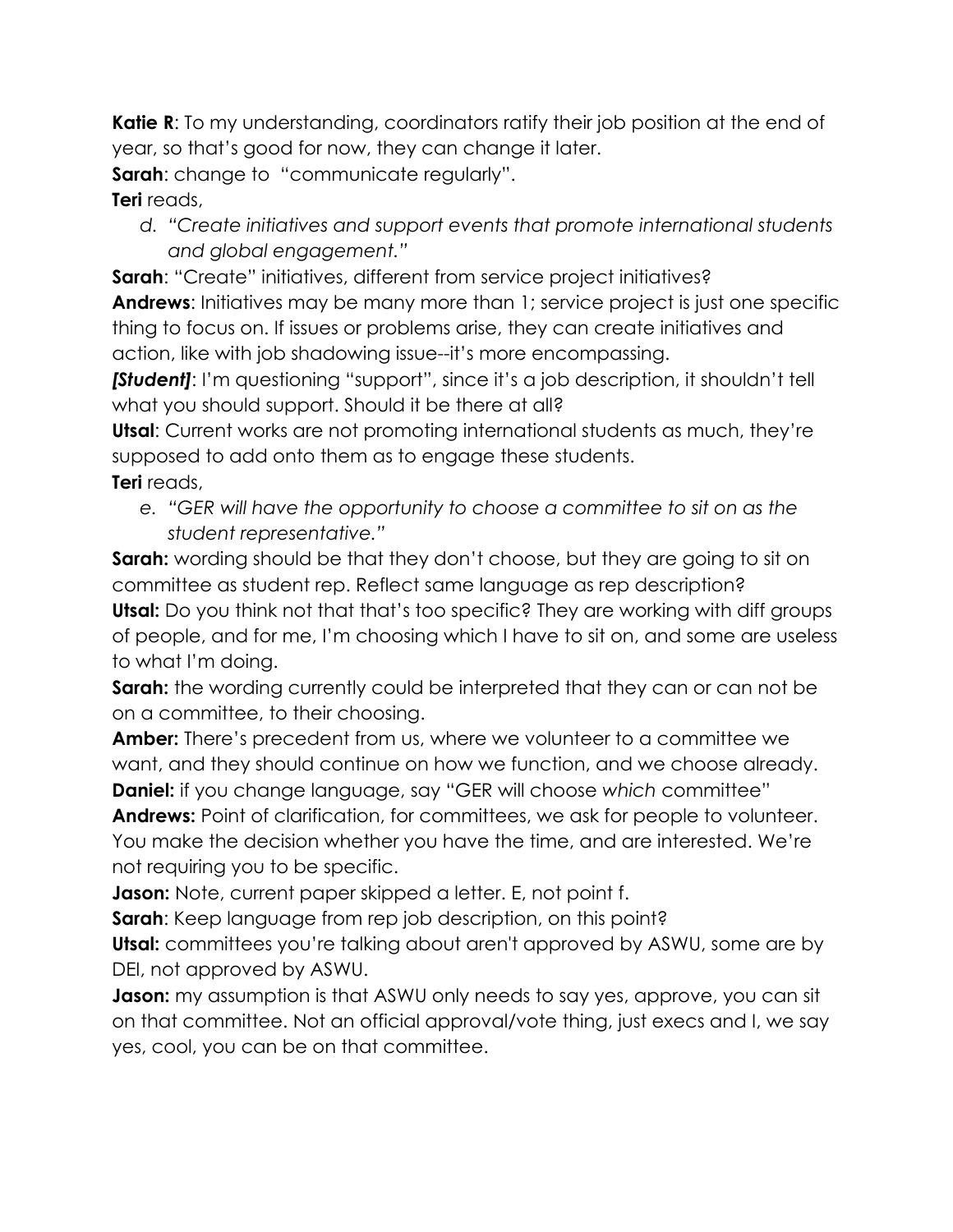**Amber** reads,

*f. "Work alongside the Cultural Events Coordinator and senators+, to support international students and create holistic programing."*

**Utsal:** Add that GER works "alongside cda, senators, to support international students and support initiatives".

**Teri** reads**,**

- *g. "Attend all weekly meetings of the ASWU Assembly."*
- *h. "Enroll in fall and Spring GE 330 (leadership class)."*
- *i. "Be enrolled as a full-time undergraduate student at Whitworth University carrying at least twelve (12) credits per semester."*

**Teri**: Take out parentheses.

- *j. "Attend the Spring Leadership Retreat"*
- **Jira**: retreat not obvious?
	- *k. "Work with international students to coordinate a service project once a semester."*

All approve Job Duties.

#### **Teri** reads**,**

- *a. "Good communication skills, including: being a good listener to those you are providing service to, the ability to understand, integrate and report back the ideas and concerns of constituents to the president and/or assembly, and the ability to sell ideas, programs and involvement opportunities to students.*
- *b. "Ability to relate to all members of a diverse student population."*
- *c. "A true desire and ability to keep residents involved and informed on a weekly basis."*

**Jason:** residents to students, please change.

- *d.* "Ability to work in a group with other leaders."
- e. "Be a student who is devoted to encouraging and strengthening the International student community."

All approve Job Qualifications.

#### **Approval of Job Description**

**Katie L:** move to approve job description qual and job description.

**[Someone, lol]**: second.

**Favor**: 8 **Opposed**: 0 **Abstain**: 0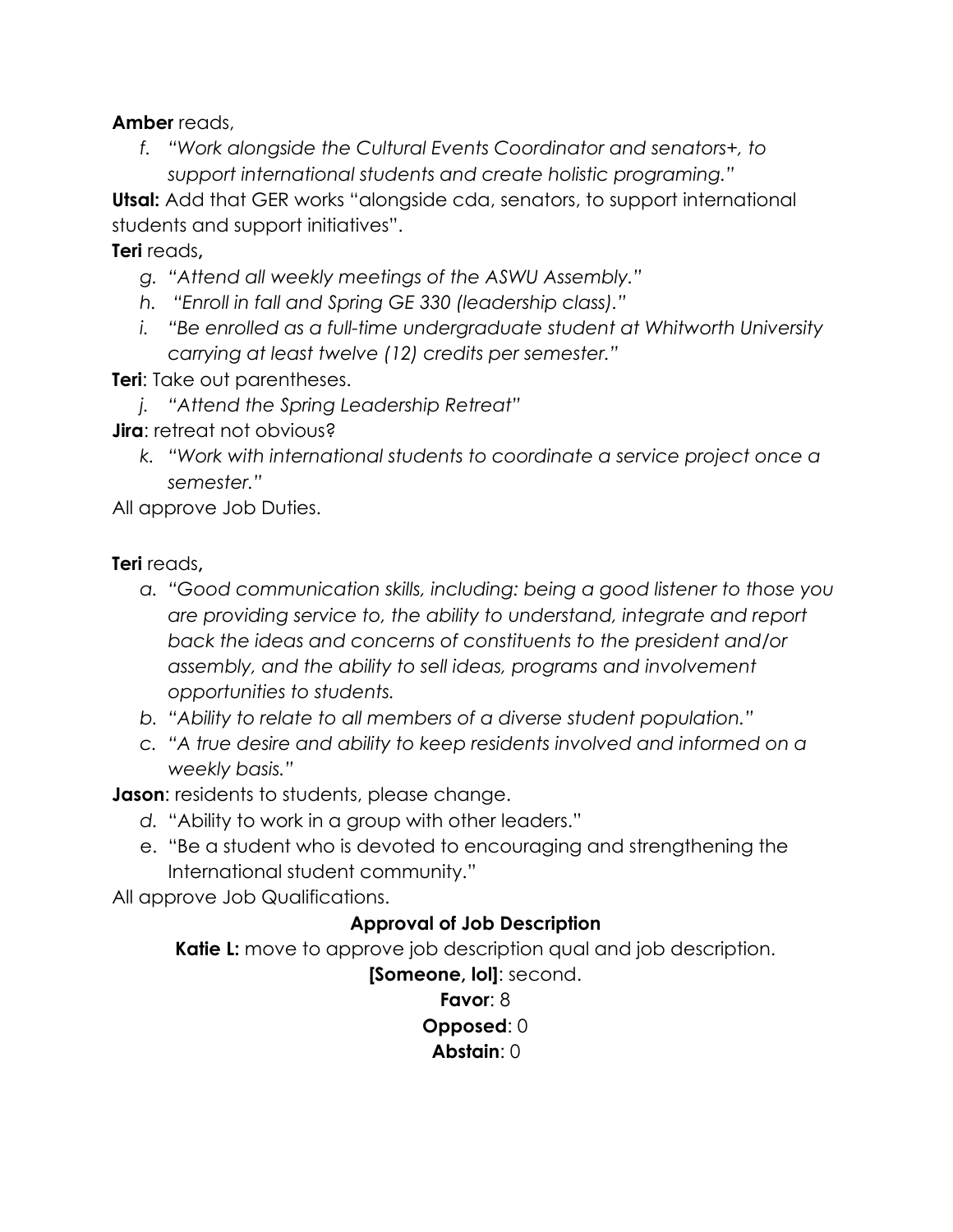**Jira**: I say that the job says representative, although they should definitely be couple hrs more, we all work overtime, over what hrs we are given. If over, 2 or 3 extra hours, ok, but not too super extended.

**Utsal**: we are underpaid, we all agree, but underpaid is a factor, we are by a couple of dollars. But 7 or 8 hrs underpaid is a huge deal. Also think of responsibilities, and the description--we give them ability and power to create initiative. Also their constituents not in a dorm--all across campus. Plus, they have to talk to CDAs, senators, assistant director--lots of hours. I say 10 hrs min.

**Sarah**: i went thru zone rep description, and yellow and pink highlights are parallel to each other to GER. Only tangible difference is highlighted in gray, which is to meet with Lulu Gonzalez, and initiatives section, and we decided to change that. Also, adding CDA meetings. So let's direct the convo to see reflect hrs in gray. Blue and pink are reflective of 3 hrs. Lets go from there.

**Rohini**: From job description, it's in between rep and senator, so hrs should be between those two. Job is more than zone rep, but cannot be a senator position right now.

**Lauren**: Yeah, it's similar to zone rep. I acknowledge it'll be more than rep, but not same as senators, also not titled. Middle ground.

**Amber**: My freshman year was when they made the secretary position, which starts as 3 hrs, and since then it's grown into the new job that is now. Start on small scale, and see from there.

**Almat**: The two lines in gray say a lot, even if its two lines, it's a lot of responsibilities. Some of us are biased about this position, and I think that for that, we should put that aside. Definitely not 3 hrs.

**Katie R:** Add that GER constituents are everywhere, not in 1 area, 1 dorm (res hall!) it's a hard position to be in. Spending time with constituents is a lot. **Jason F**: Listening to different points, I think that in general, it's agreed that would require more than a rep, but might not be as senator status, so i feel like sticking to middle ground, and I believe that if it ends up being more work, as Amber said, that position can be opened up to change more hours.

We can err on side of caution, if they want to add more hrs, we can address that. Its a position to add change, you shouldn't be concerned about pay.

**Utsal**: so we do know what responsibilities, I listed them out yesterday, in response to problems international students have. It's not just saga food is bad. It's major things like getting out of spokane, out of pinecone curtain, dealing with culture differences and shock. Let's go high, with 12 hrs, and go down if needed. Okay, middle then, 10 hrs. We know of potentiality and actuality. 10 and 12 hrs to fulfill position.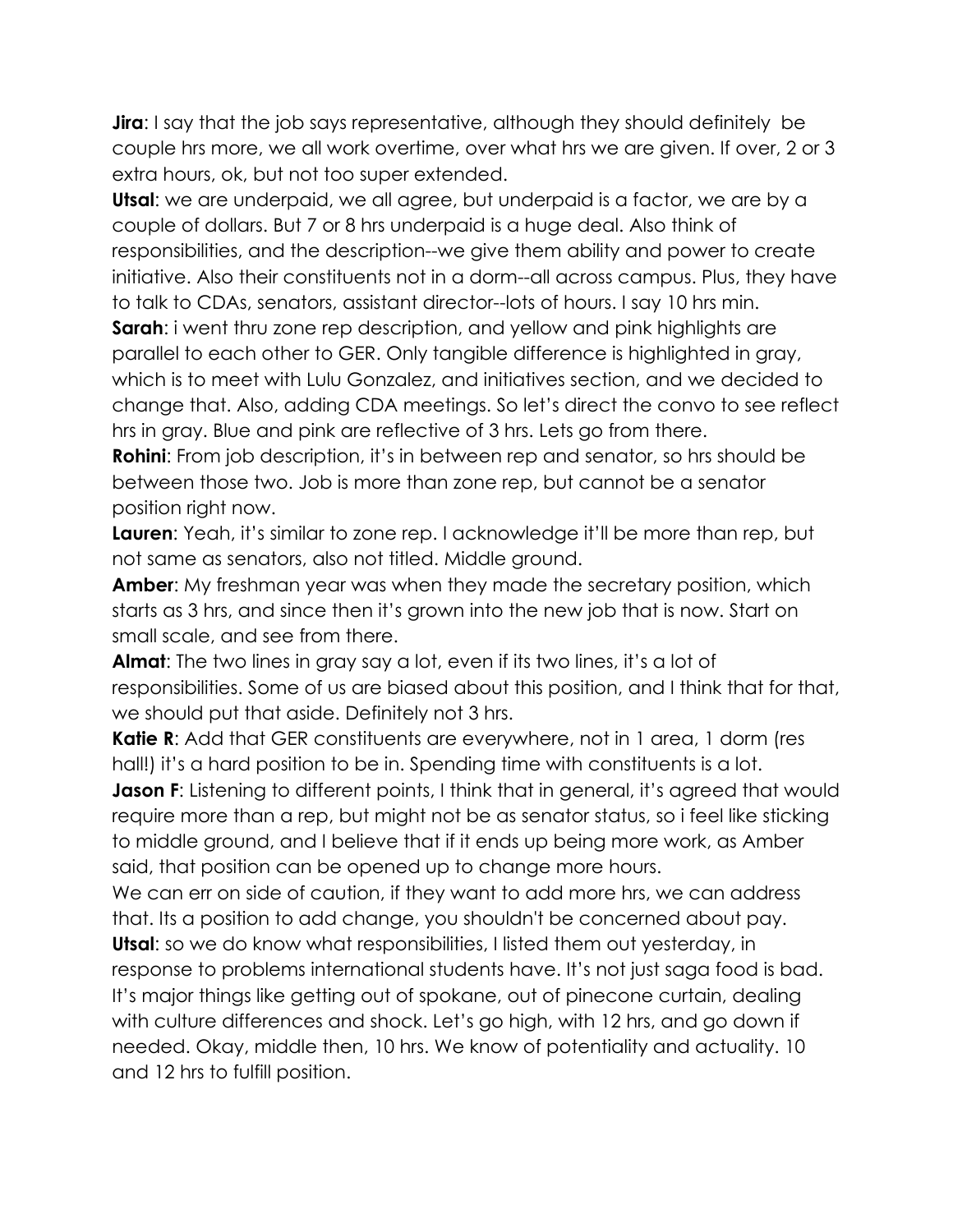**Abdul**: same as Katie R, students are not limited to one area. When deciding hrs, be careful with that. Give reps more hrs, think of meetings with Jason too. **Daniel**: this position is way more defined than admin assistant, we can go with less caution. We have good understanding of what they'll be doing. Middle ground is important. I think less than senator, 6/7. If not enough, can be revisited. **Michaela**: same.

**Katie L**: from talking with international students, there's a wide divide with them and other students. If we give them this position, there's so much potential, were not giving them the means and time to address all that. They deserve as much as I am doing, it's hard to reach 150 of my constituents, theirs are all over the place.

**Katie R:** maybe paying more, and reducing hrs. But that's not correct money management.

(Chelsea nods in the distance.)

**Jason F**: this position is dividing the room right now, with something as simple as hours. Voting members, should think on that. 7 hrs gives room to increase that potential if needed. It'll be a learning experience, everyone can take a small L to reach that compromise. Things can be amended.

**Jose**: my understanding, is that a lot of job descriptions is broad, so because it's new, he/she will be creative as to carry duties. It's hard for me to think of complete workload. Personally I think 8/10 is appropriate, if we do choose 8 hrs, I feel like it's easier to add on than take off hrs. Creates more initiative. Like Jason F said, it's not being picky with hours, it's about change. They're doing it because they want to.

**Lauren**: let's acknowledge that lizzie does get paid for 10 hrs, and it's hard for her to reach out to off campus people, usually working over hrs, she doesn't get paid more because of that hrs. 7 is good number to be in.

**Talya**: same as Lauren. Also, this is a bridging position, like mine. I work with chapel, hard to juggle both them and with ASWU, requires more than 10 hrs. It'll be good to show that it's clean, and show how much work is going to be involved for the job. I think we should consider increasing hrs for coordinators.

**Teri**: Okay, let's get to it. We have agreed of 5, 7, 8, 10 hrs yesterday. **Jason**: decide 5 is out of table. Still ASWU assembly majority. **Jose**: take off 7? **Jason**: not enough majority. **Teri:** Im taking 7 out, because its majority.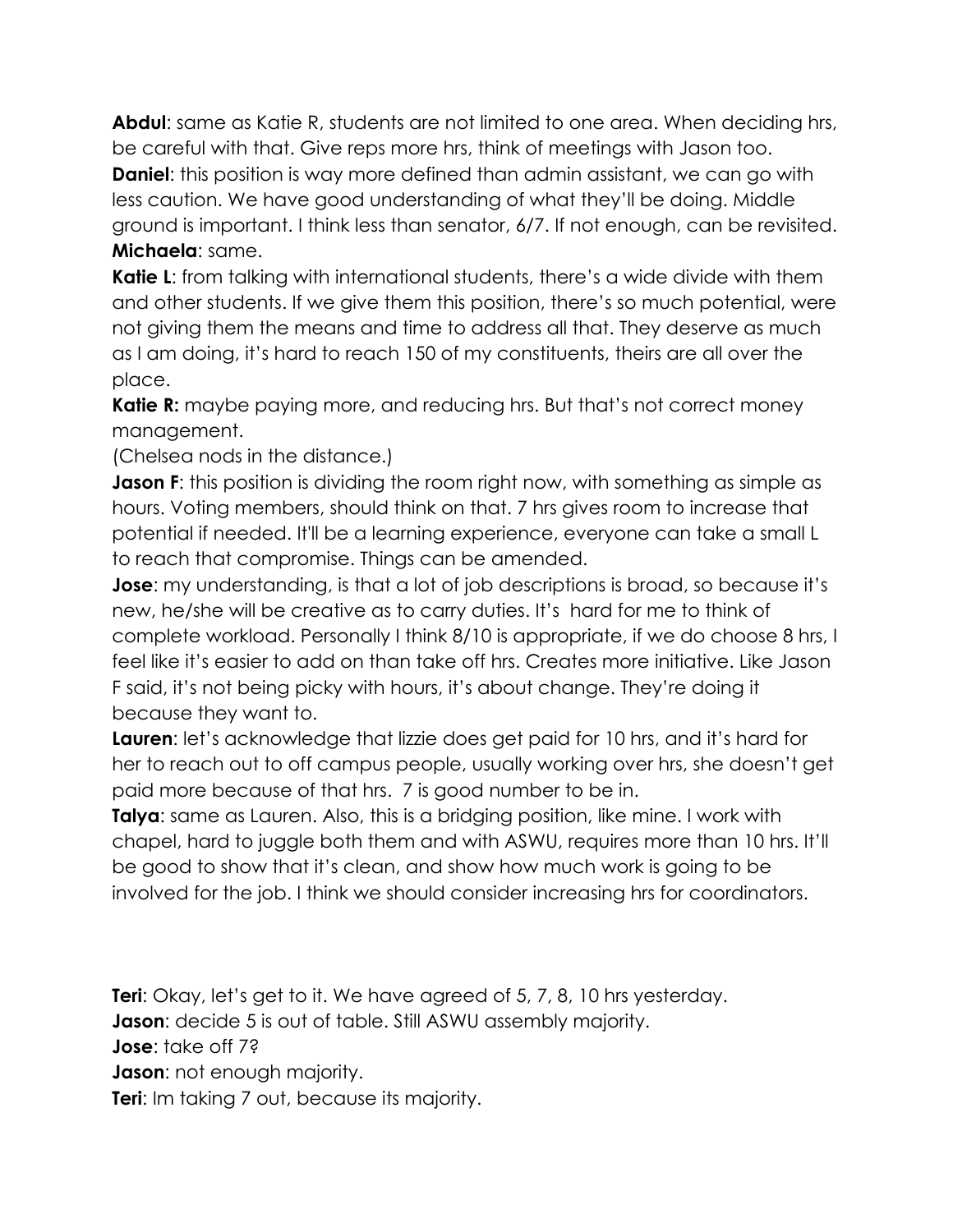#### **Vote for 8 hrs/week for GER Sarah**: vote to set to 8 hrs a week. **Emily**: second **Favor**: 7 **Opposed**: 1 **Abstain**: 0

# **Upcoming Events**

### **Homecoming**

**Abdul**: **Carnival**. Contacted food trucks, they'll be in loop. Ben and Jerry ice cream, too, waiting for Dutch bros. To respond. We are planning on subsidizing food trucks, like first 500 eat free.

All res halls will have banner competition, and get free ice cream or pizza party with winner.

**Unplugged**, Fri, Oct 12, 9/9:30, planning on a bonfire behind oliver. Ask residents if they want to perform. Make sure to tell me, because I don't want students to come to me during Unplugged having wanting to perform.

**Dance**. Throwback Time Machine band, Sat night in Genesis Church. Out of campus because parent meeting that night. We chose off campus site, open to all WU students, not just freshman or sophomores--confusion in past. Suggestion if you know clubs who want to be 11-1pm for carnival.

**Jira**: What are your plans for promotion?

**Abdul**: I'll send that to you. I need sign ups for unplugged.

**Teri**: For that and all the details for homecoming, go to google drive, create event guideline, and sign up.

**Sarah:** I have grad testing, won't be around then.

**Utsal**: Kudos on passing GER.

International events--we're cooking Thai food in Arend, on Friday, 7PM. Office of DEI is coordinating Top Chef festival where people from all over cook their cultural dishes; there's two awards, People's and Judge's choice.

## **Unveiled**

**Talya**: My first event is worship night Oct 15, 7-8:30PM in ABC Room. Full on worship, with different kinds of music, languages, everything. I'm grateful for Shades of Africa who are performing, Jubilation and Dance Ministry. Everyone's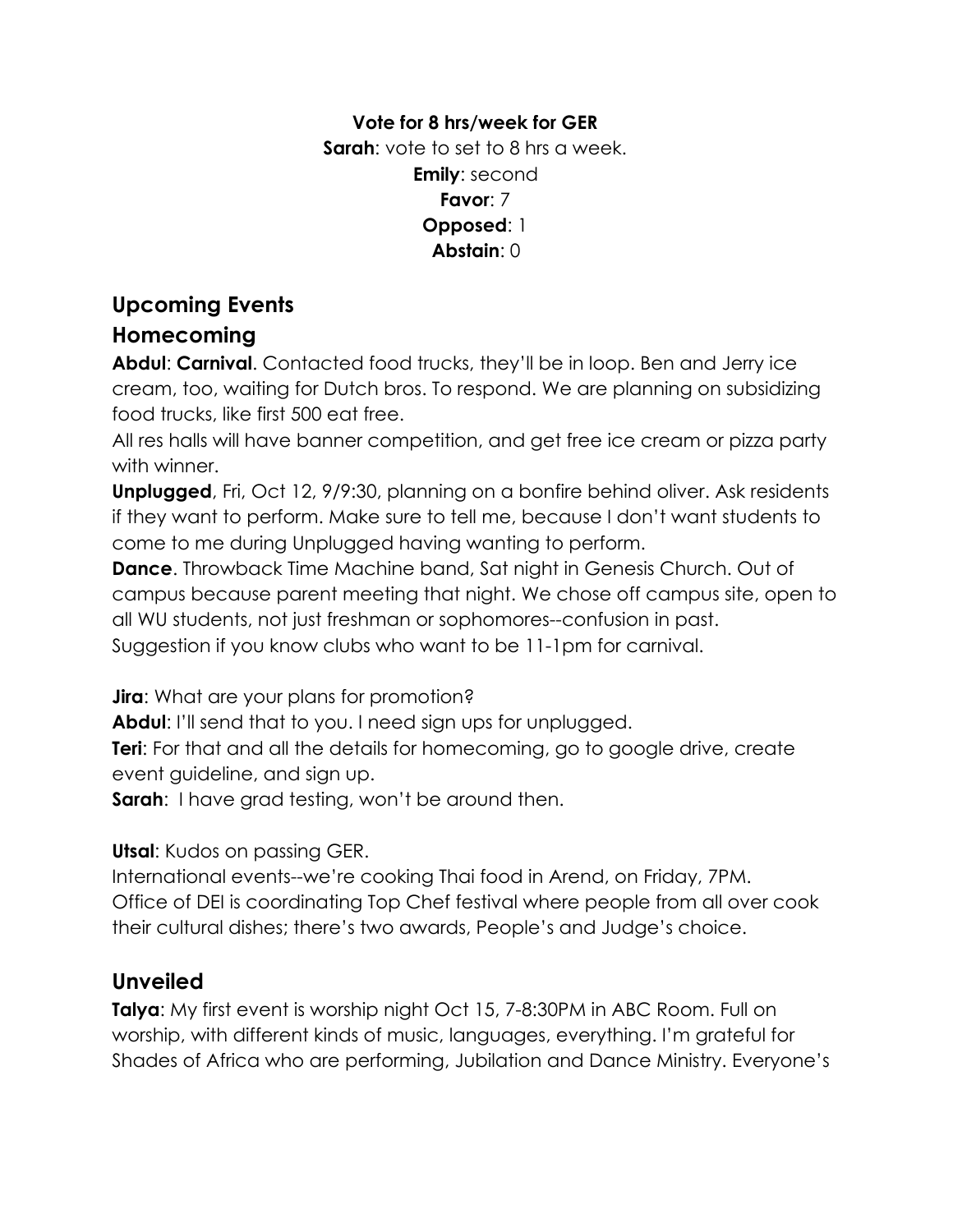welcome, Christian or not, just if you wanna be there. All welcome. Posters for CMC, CDA, senators coming soon.

**Katie & Almat:** *First-Year event*, Oct 19, 5-8PM , encourage all to come! **Morgan**: Harvest festival, Oct 15th--dependant on contracts. Global neighborhood thrift wants to come back, and some local farmers market for fresh fruits and veggies. Also working with Sodexo for hot cocoa or cider if people brings their own mug.

**Jira**; if you have events, send me them to me for social media!

**Katie L:** Also, there's a really cool new club, not chartered yet, the Poor People's Campaign. Here's a bit about it from Alex Mowery,

"Poor People's Campaign is a national call for moral revival that is uniting tens of thousands of people across the US to challenge the four great interlocking evils of our time: systematic racism, poverty, militarism, and ecological devastation. This isn't just a club, this is a movement on our campus to fight the injustices that we see around us. Come to the meetings on Mon nights, 7PM, in MPR. Contact [amowery20@my.whitworth.edu](mailto:amowery20@my.whitworth.edu) to learn more. All are welcome!" It's a really cool movement, fliers will be passed around soon.

## **Campus Reports & Vibes**

**Katie R:** Residents say they don't like laundry, \$5 for piece of plastic with chip(aka card)! Some res halls pay less to pay laundry--people went around last night, and gathered this:

- Every single res hall, except Duvall and Arend, pay \$1.25 for med-soil.
- Arend: \$1.00
- Duvall: \$1.00 in any soil-level.

Why are they different? nothing against other places, but who can I call to lower it?

**Jose**: My residents asking about that. I think it's unfair in general. Why can't we lower the \$5 additions, or turn into a quarter system. Also, there's only so many loading card machines.

**Teri**: they're spread apart because it's by populations per zone. Laundry system should be improved upon.

**Utsal**: The ISC, every year, graduating students collect their laundry cards, make a stack and freshman can grab one on first come first serve basis.

**Talya**: Also, I lived in theme houses for 2 years. Theme houses only \$0.75 cents, an in quarters.